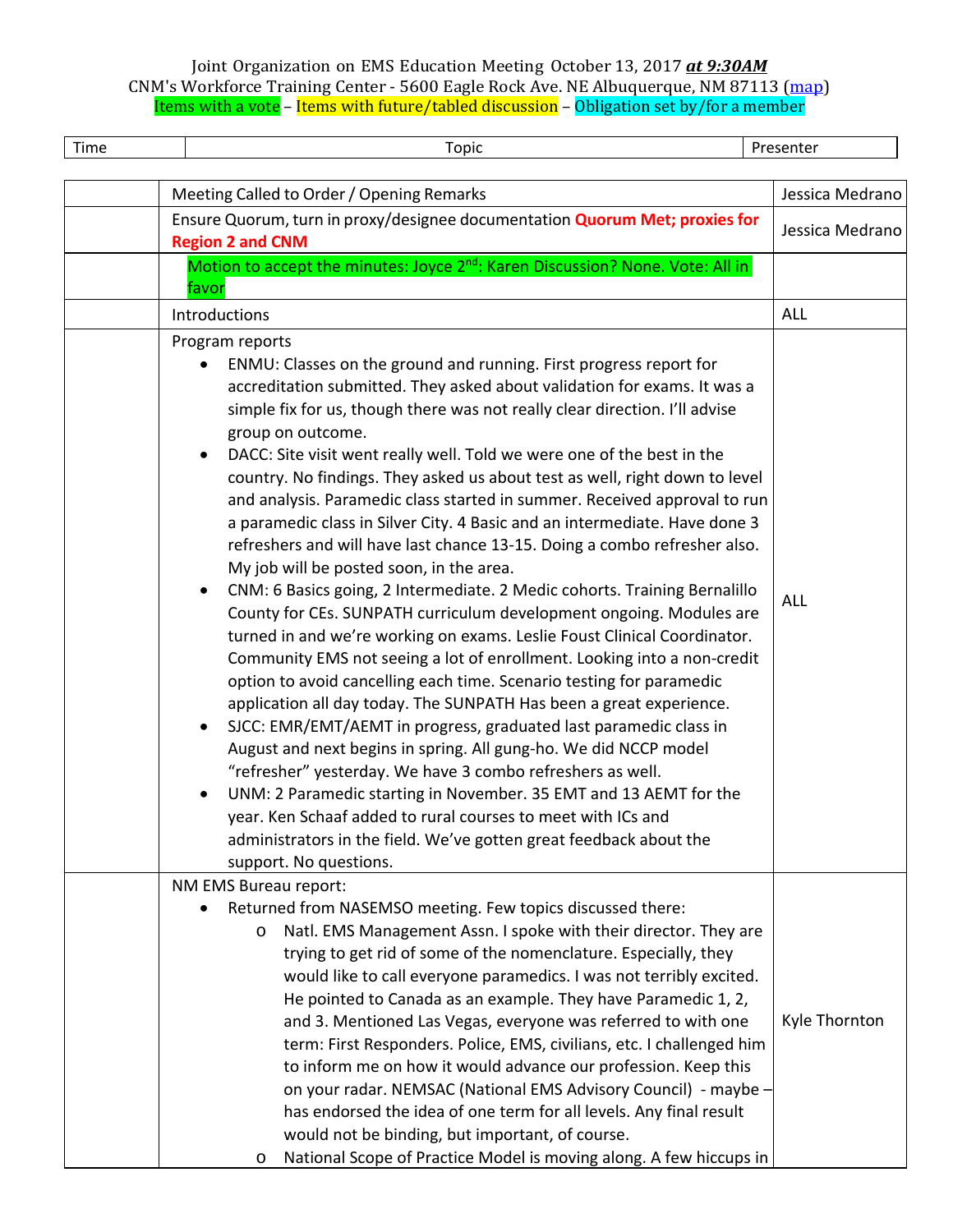| Time | Topic                                                                                                                           | Presenter |
|------|---------------------------------------------------------------------------------------------------------------------------------|-----------|
|      |                                                                                                                                 |           |
|      | the process. We (NM) are lucky enough to have 3 people on this                                                                  |           |
|      | team: Anne Bellows, Dr. Brian Moore, and myself. The group is                                                                   |           |
|      | looking at some things that are a big deal to them, some things                                                                 |           |
|      | that are not to us, but: Narcotics for AEMT, Naloxone for everyone.                                                             |           |
|      | What has come up the most: the number of levels of EMS. One                                                                     |           |
|      | body of thought is that it should be 2. Another body is 5. And                                                                  |           |
|      | another is that it should be 3 - eliminate First Responder. I am a                                                              |           |
|      | contributor only. I am watching and learning. My input to this                                                                  |           |
|      | point is get the scope of practice done first, and set levels aside for                                                         |           |
|      | future discussion. So be aware of the national discussion.                                                                      |           |
|      | Very first Interstate Commission for EMS Personnel Practice<br>$\circ$                                                          |           |
|      | meeting. This is for REPLICA (Recognition of EMS Personnel                                                                      |           |
|      | Licensure Interstate CompAct - http://www.emsreplica.org/). They                                                                |           |
|      | needed 10 states and have 12 to stand up Commission, so they                                                                    |           |
|      | met. Chairman is Joe Schmider, State Director for Texas. I believe                                                              |           |
|      | he will run this very well. They become almost a state, and will                                                                |           |
|      | develop rules on how REPLICA works. We will monitor to make                                                                     |           |
|      | sure that they are something that NM would like to work with. At                                                                |           |
|      | this point, NM wants to be a REPLICA state. We will re-evaluate if                                                              |           |
|      | the commission comes up with anything disconcerting.                                                                            |           |
|      | EMS 2050 (http://emsagenda2050.org/). Project far too under the<br>$\circ$                                                      |           |
|      | radar. They're having meetings regularly. NHTSA (National<br>Highway Traffic Safety Administration - https://www.nhtsa.gov/) is |           |
|      | inviting folks to these meetings to offer input on where you would                                                              |           |
|      | like to see EMS in the next 30 years. It's an opportunity for you.                                                              |           |
|      | There's one coming up in LA in January - none real close, but I                                                                 |           |
|      | really encourage you to go to those meetings, if you have an                                                                    |           |
|      | opinion on where we should be going. Really interesting stuff -                                                                 |           |
|      | drones and driverless ambulances. We are well represented in                                                                    |           |
|      | scope of practice, and we need great NM ideas input there.                                                                      |           |
|      | More locally, we have our Rules Hearing October 26 <sup>th</sup> . We've been waiting                                           |           |
|      | a year and a half and are very excited to be getting this done. The scope of                                                    |           |
|      | practice that was discussed in 2016 is now going in, and we're adding the                                                       |           |
|      | medical orders for licensing and treatment form to our EMS DNR program,                                                         |           |
|      | making changes to the cardiac arrest statute. Five rules being updated. I                                                       |           |
|      | encourage everyone to show up. It could be entertaining - if you have                                                           |           |
|      | comments, support, opposition, share them. 9:00AM at the Harold                                                                 |           |
|      | Runnels Building. 1190 S. St. Francis Drive, Santa Fe, NM 87505                                                                 |           |
|      | (https://goo.gl/maps/VnLDktFh5uD2).                                                                                             |           |
|      | NMEMSTARS (Emergency Medical Services Tracking And Reporting System<br>$\bullet$                                                |           |
|      | - https://www.nmemstars.org) in Beta testing. Their vendors are reporting                                                       |           |
|      | experiences ok. Expecting to be up to level 3.4, or elite 3 level, by the end                                                   |           |
|      | of the year or next year. If you're worried about progress, some other                                                          |           |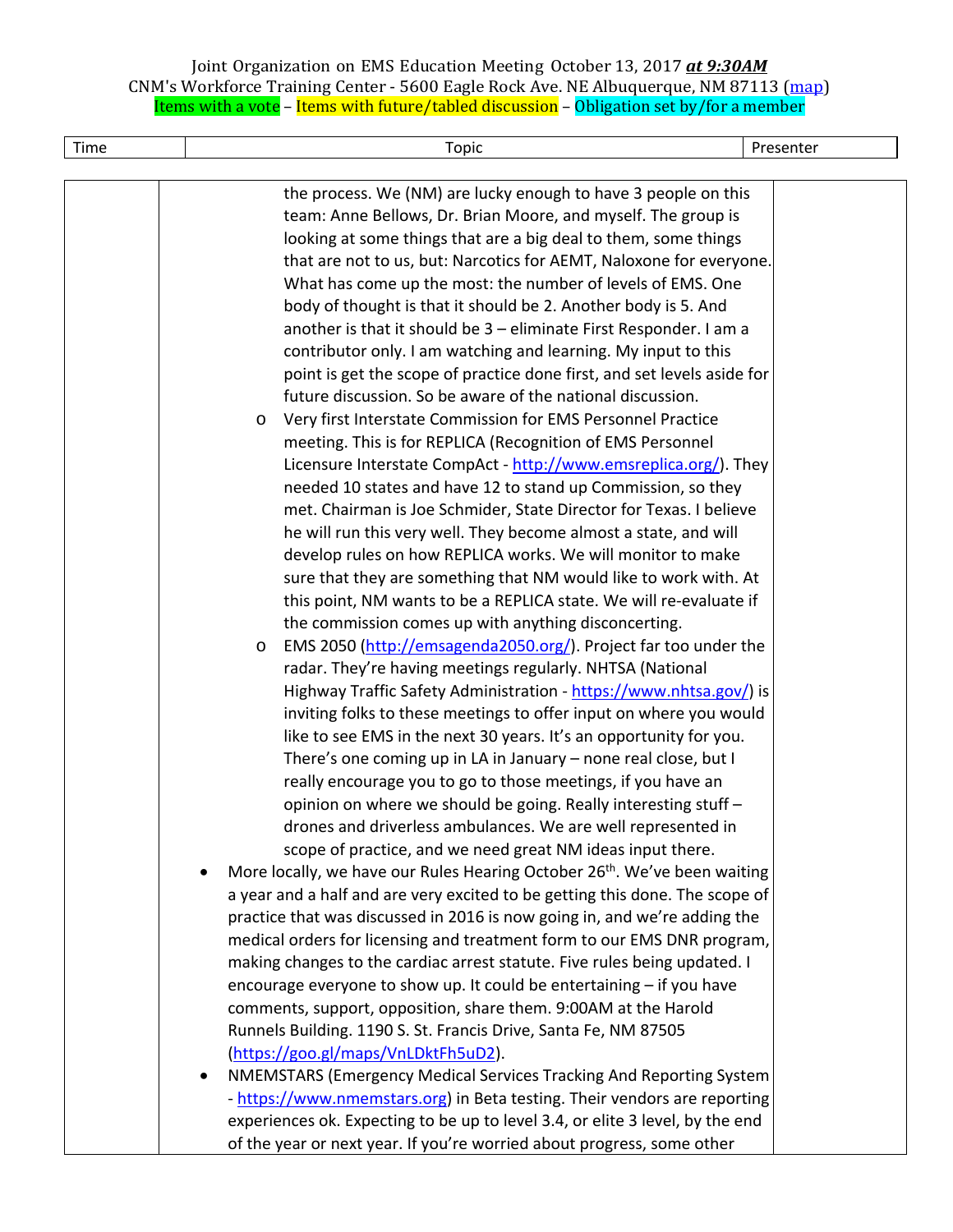| Time | Topic                                                                         | Presenter |  |
|------|-------------------------------------------------------------------------------|-----------|--|
|      |                                                                               |           |  |
|      | states at level 2 still. Thanks to Chas Becvarik for all his hard work in the |           |  |
|      | process. There's actually another version out Won't be implemented for        |           |  |
|      | 5 years.                                                                      |           |  |
|      | Will hopefully be posting state epidemiologist and state stroke/STEMI         |           |  |
|      | coordinator positions soon. Will try to make system better as well.           |           |  |
|      | Meetings:                                                                     |           |  |
|      | 11/8 at 1330, SWAC (Statewide EMS Advisory Committee)<br>$\circ$              |           |  |
|      | https://nmhealth.org/about/erd/emsb/comm/#swac                                |           |  |
|      | Held at AMR HQ in Las Cruces: 920 South Valley Drive, Las<br>٠                |           |  |
|      | Cruces, New Mexico 88005 -                                                    |           |  |
|      | https://goo.gl/maps/ZJycmJW5gk22                                              |           |  |
|      | Question: Will there be a call-in number? Odds are good.<br>٠                 |           |  |
|      | Doug Campion, phone in? Yes. There will always be a                           |           |  |
|      | phone in, at all my meetings $\odot$ . I'll have that out soon.               |           |  |
|      | Confirmed:<br>٠                                                               |           |  |
|      | There will be a PRC Advisory meeting at that<br>$\bullet$                     |           |  |
|      | location that morning at 10                                                   |           |  |
|      | EMS for Children at 11 there                                                  |           |  |
|      | 11/8-9/2017, Region 2 Conference: CE classes, PHTLS Sat-Sun. CEs<br>$\circ$   |           |  |
|      | classes free of charge for EMS providers.                                     |           |  |
|      | Part held at Mountainview Medical Center and part at<br>٠                     |           |  |
|      | AMR.                                                                          |           |  |
|      | 11/14 at 1000, EMS Licensing Commission<br>$\circ$                            |           |  |
|      | https://nmhealth.org/about/erd/emsb/comm/#emslc<br>٠                          |           |  |
|      | Held at Scientific Labs in Albuquerque: 1101 Camino de<br>٠                   |           |  |
|      | Salud NE, Albuquerque, NM 87102 -                                             |           |  |
|      | https://goo.gl/maps/QQFTQmgBzDp                                               |           |  |
|      | 12/5 at 1300, Air Ambulance Advisory<br>O<br><b>Held at Atlantic Aviation</b> |           |  |
|      | 2505 Clark Carr Loop SE, Albuquerque, NM 87106 -                              |           |  |
|      | https://goo.gl/maps/4kkB6iF3eVr                                               |           |  |
|      | 12/15 at 0900, MDC (Medical Direction Committee)<br>$\circ$                   |           |  |
|      | https://nmhealth.org/about/erd/emsb/comm/#mdc                                 |           |  |
|      | Held at CNM WTC in Albuquerque: 5600 Eagle Rock Ave NE,<br>٠                  |           |  |
|      | Albuquerque, NM 87113 -                                                       |           |  |
|      | https://goo.gl/maps/uG6KEQBCsbP2                                              |           |  |
|      | 12/18 at 0930, JOE (Joint Organization on Education Committee)<br>O           |           |  |
|      | https://nmhealth.org/about/erd/emsb/comm/#joe                                 |           |  |
|      | Held at CNM WTC in Albuquerque: 5600 Eagle Rock Ave NE,                       |           |  |
|      | Albuquerque, NM 87113 -                                                       |           |  |
|      | https://goo.gl/maps/uG6KEQBCsbP2                                              |           |  |
|      | <b>Busy January and February!</b>                                             |           |  |
|      | Economy seems to be picking up.                                               |           |  |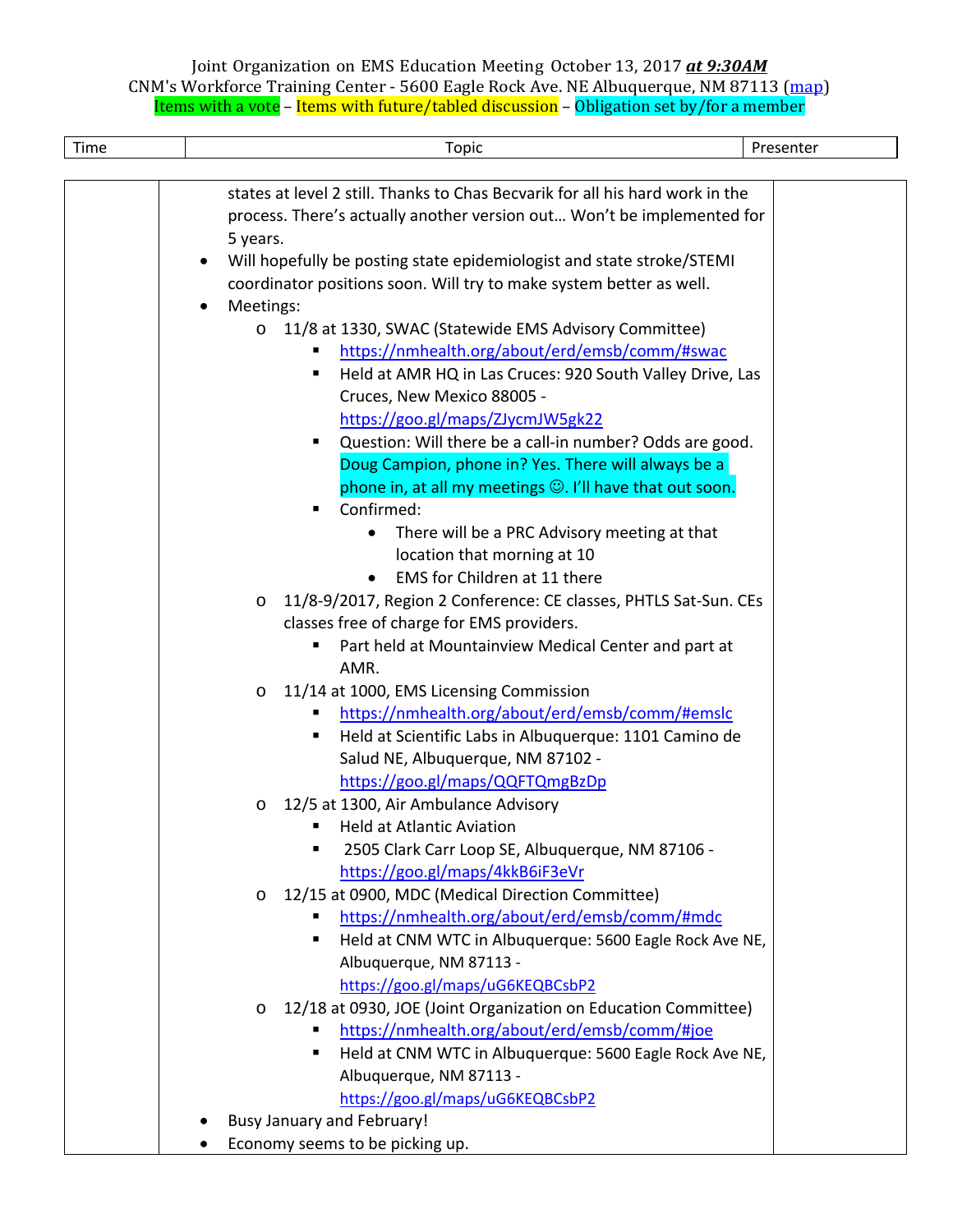| Time | Topic                                                                                                                                                                                                                                                                                                                                                                                                                                                                                                                                                                                                                                                                                                                                                                                                                                                                                                                                                                                                                                                                                                                                             | Presenter       |
|------|---------------------------------------------------------------------------------------------------------------------------------------------------------------------------------------------------------------------------------------------------------------------------------------------------------------------------------------------------------------------------------------------------------------------------------------------------------------------------------------------------------------------------------------------------------------------------------------------------------------------------------------------------------------------------------------------------------------------------------------------------------------------------------------------------------------------------------------------------------------------------------------------------------------------------------------------------------------------------------------------------------------------------------------------------------------------------------------------------------------------------------------------------|-----------------|
|      |                                                                                                                                                                                                                                                                                                                                                                                                                                                                                                                                                                                                                                                                                                                                                                                                                                                                                                                                                                                                                                                                                                                                                   |                 |
|      | Questions?<br>$\bullet$<br>Are we not really pushing the underage licensing anymore? No, it's<br>$\circ$<br>still a possibility and we encourage it. If they have everything<br>needed, how can we make it easier? It might be easier when that<br>happens to call Martin first, to help guide through the process. Is<br>there a way that we can provide information on the process after<br>they come of age? Discussion ensued about the experience of each<br>institution. Institutions can re-clear skills when it comes time to get<br>NR certification. NM only cares about the student having taken<br>and passed the exam. NM does NOT care about NR certification. So<br>assessment counts for full licensure. And Martin can verify<br>students when they come of age.<br>Also regarding NR, they recommend a refresher for people who've<br>$\circ$<br>failed the cognitive exam 3 times. But why refresh when you<br>weren't competent in the first place? A remediation plan would be<br>much better - yes, the site says other options, but refresher is silly.<br><b>CNM has an ongoing remediation program</b> , send them to me |                 |
|      | (Jessica).<br>Further discussion about nomenclature and numbers of levels,<br>$\circ$                                                                                                                                                                                                                                                                                                                                                                                                                                                                                                                                                                                                                                                                                                                                                                                                                                                                                                                                                                                                                                                             |                 |
|      | possible originations of issues.<br>Student Ratios: vote on language (not many people left)                                                                                                                                                                                                                                                                                                                                                                                                                                                                                                                                                                                                                                                                                                                                                                                                                                                                                                                                                                                                                                                       |                 |
|      | Approved language not available in time for last minutes: "The US<br>Department of Transportation's National Highway Traffic Safety<br>Administration requires an instructor to student ratio of 1:6 for the<br>psychomotor skills portions of EMS courses. This is the ratio recommended<br>by most medical training programs as well. It is the recommendation of the<br>JOE committee that training institutions adhere to this ratio when teaching<br>psychomotor skills."<br>Motion: Joyce 2 <sup>nd</sup> : Jesse (?) Discussion? The word recommendation is in<br>there to allow the institution the freedom to staff courses at their<br>discretion. Vote: All in favor<br>How to police this? Put at the top of each level of standards? Approval<br>$\bullet$<br>Process? Jessica will send out a suggestion of where to have it.                                                                                                                                                                                                                                                                                                       | Jessica Medrano |
|      | Curriculum Standards Review/Vote: Are moving forward with current changes and                                                                                                                                                                                                                                                                                                                                                                                                                                                                                                                                                                                                                                                                                                                                                                                                                                                                                                                                                                                                                                                                     |                 |
|      | will plan to vote in December.<br>Combination of National Standard with NM tied into curriculum<br>Curriculum was sent out on 7/21 for review, with direction to send in<br>$\bullet$<br>comments/changes.<br>Paramedic curriculum team: Lindsay Eakes, Sahaj Khalsa, Stacie Nason, Jessica                                                                                                                                                                                                                                                                                                                                                                                                                                                                                                                                                                                                                                                                                                                                                                                                                                                       | Jessica Medrano |
|      | Medrano, Andrew Kalishman<br>Accepted as was, no vote but moving forward. Clarified skills chart.<br>Add crew resource management & culture of safety<br>$\bullet$<br><b>EMT-I/AEMT curriculum team: Martin Salazar, Diane Meyer, Martin Moulton,</b>                                                                                                                                                                                                                                                                                                                                                                                                                                                                                                                                                                                                                                                                                                                                                                                                                                                                                             |                 |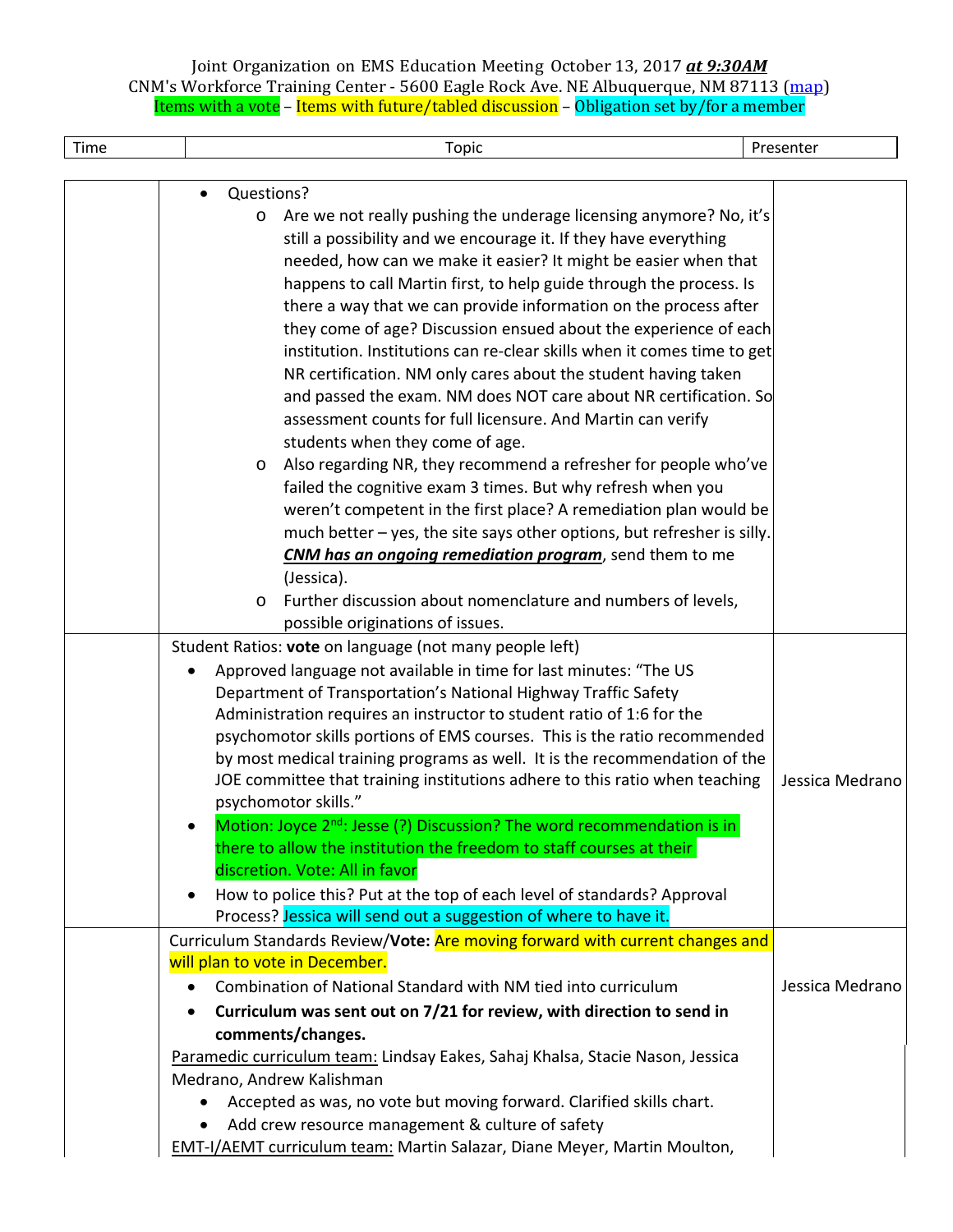| Time | Topic                                                                                                                                                                                                                                                                                                                                                                                                                                                                                                                                                                                                                                                                                                                                                                                                                                                                                                                                                                                                                                                                                                                                                                                                                                                                                                                                                                                                                                                                                                                                                                                                                                                                                                                                                                                                                                                                                                                  | Presenter       |
|------|------------------------------------------------------------------------------------------------------------------------------------------------------------------------------------------------------------------------------------------------------------------------------------------------------------------------------------------------------------------------------------------------------------------------------------------------------------------------------------------------------------------------------------------------------------------------------------------------------------------------------------------------------------------------------------------------------------------------------------------------------------------------------------------------------------------------------------------------------------------------------------------------------------------------------------------------------------------------------------------------------------------------------------------------------------------------------------------------------------------------------------------------------------------------------------------------------------------------------------------------------------------------------------------------------------------------------------------------------------------------------------------------------------------------------------------------------------------------------------------------------------------------------------------------------------------------------------------------------------------------------------------------------------------------------------------------------------------------------------------------------------------------------------------------------------------------------------------------------------------------------------------------------------------------|-----------------|
|      | Doug Gadomski, Donnie Roberts<br>NMEMSTARS - take it out. Both EMT and AEMT.<br>Add DCHARTE/SOAP<br>Add crew resource management & culture of safety<br><b>EMT-B/EMT curriculum team:</b> Gabe DeBaltz, Donna McHenry, Sonya Damon, Kyle<br>Cole<br>Remove from NM EMS -accessing EMS system<br>NM EMS specific 2.0 hours Bureau and Regional Information? Kyle: we<br>$\bullet$<br>were trying to reduce the overall time. Ok, leave it in or take it out? They<br>seem to find their way to the offices eventually, after licensure.<br>Consensus: Leave it in Basic (already in AEMT).<br>Remove NMEMSTARS.<br>DCHARTE/SOAP specifically mentioned, put into all levels?<br>Add crew resource management & culture of safety<br>$\bullet$<br>Angina removed from EMT? Kyle: We removed because it's an ACLS topic<br>When teaching septic shock, need to teach about sepsis too? For better<br>understanding later? Yes. Adding in to shock and resus<br>Why trauma scoring removed from EMT? Not sure - thought we included<br>Natl. guidelines. Maybe not needed at NM level? But it is in curriculum.<br>Jessica marked to review.<br>Add occlusive dressing to EMT.<br>$\bullet$<br>For patient complaints in the clinical field, live simulated vs. standardized<br>$\bullet$<br>patient? It's possible not all current standardized patients fit the<br>definition. Currently CNM has medic students do two additional pediatric<br>assessments on their own (just people they know). They just need to be<br>live. CNM is going to try to pair up students with school nurses. Yes,<br>change language. Community centers, etc.<br>FR/EMR curriculum team: Joyce Bradley, Shelly McLaughlin, Justin Powell, Carl<br>Gilmore<br><b>Remove NMEMSTARS</b><br>Adding NM EMS regional info<br>Remove NM EMS - delete accessing EMS system<br>Add DCHARTE/SOAP<br>Add crew resource management & culture of safety |                 |
|      | IC credentials management:<br>Review transfer document sent out by Donna. This is a document to<br>$\circ$<br>transfer affiliation from one institution to another. Martin has<br>agreed to print cards (only - record maintenance responsibility of<br>IC and institution). Having a card would be very nice. Maybe we<br>could ask Martin/Bureau to remove names if that ever happens, as<br>only maintenance? Agreed. Maybe maintaining the list of ICs can be<br>the job of the JOE Secretary? Updates to Bureau would come from<br>them (vs. every program director). Suggestion made. Jessica will ask                                                                                                                                                                                                                                                                                                                                                                                                                                                                                                                                                                                                                                                                                                                                                                                                                                                                                                                                                                                                                                                                                                                                                                                                                                                                                                           | Jessica Medrano |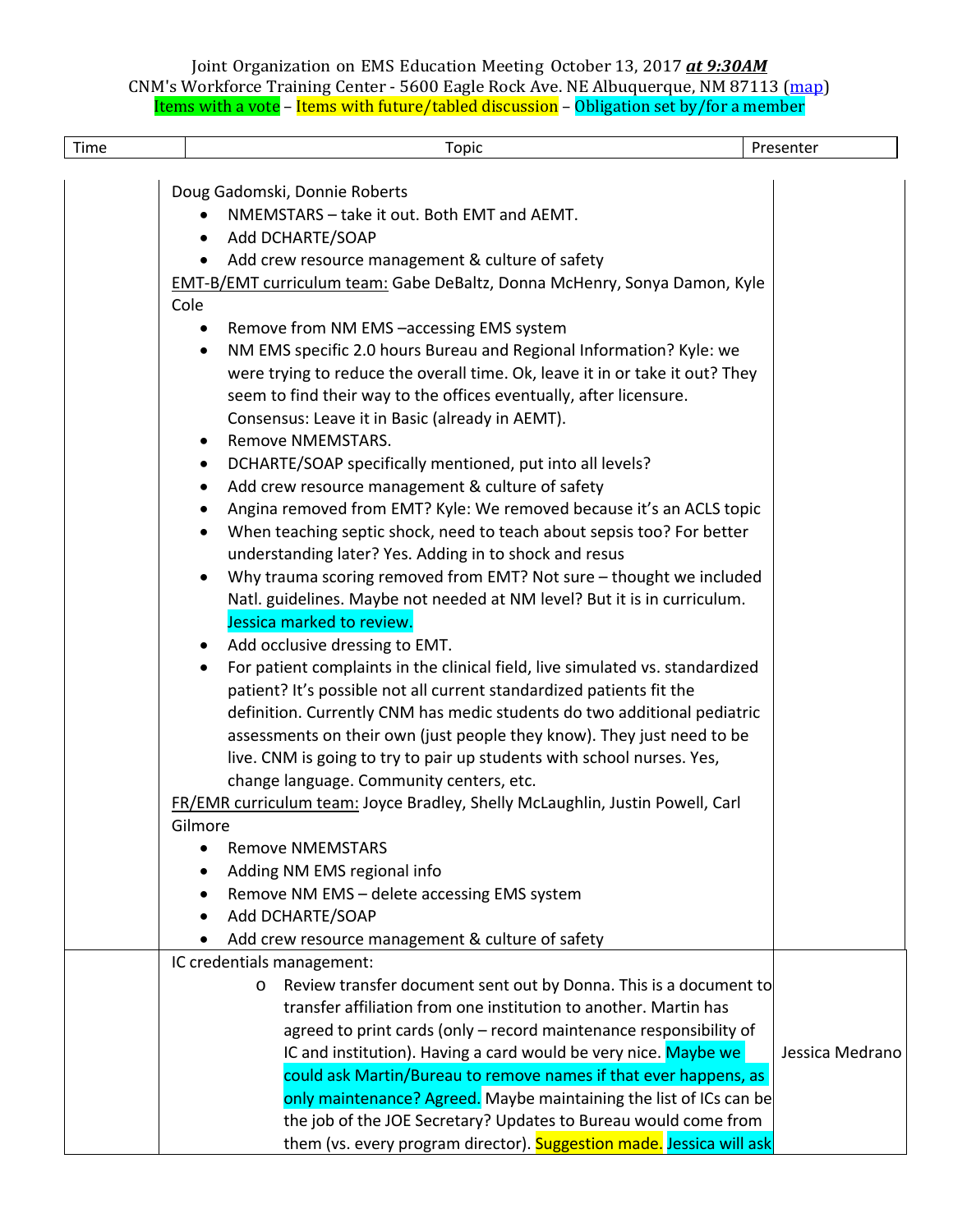| Time | Topic                                                                                                                                                                                                                                                                                                                                                                                                                                                                                                                                                                                                                                                                                                                                                                                                                                                                                                                                                                                                                                                                           | Presenter       |
|------|---------------------------------------------------------------------------------------------------------------------------------------------------------------------------------------------------------------------------------------------------------------------------------------------------------------------------------------------------------------------------------------------------------------------------------------------------------------------------------------------------------------------------------------------------------------------------------------------------------------------------------------------------------------------------------------------------------------------------------------------------------------------------------------------------------------------------------------------------------------------------------------------------------------------------------------------------------------------------------------------------------------------------------------------------------------------------------|-----------------|
|      |                                                                                                                                                                                                                                                                                                                                                                                                                                                                                                                                                                                                                                                                                                                                                                                                                                                                                                                                                                                                                                                                                 |                 |
|      | Donna.<br>Question: Why do we need to renew at all? How do you know if<br>$\circ$<br>your instructors are doing what they should/need to be doing? We<br>had some issues in the past. Determined that we need to, every 2<br>years, verify that they are performing up to current standard. This<br>process ensures that they are continuing to develop. Carl: It's hard<br>to believe that the rules will take someone as myself out of the field<br>because the courses I teach don't count. Clarified: Change language<br>to all EMS-related classes - but could that be too broadly<br>interpreted? Like card courses? Probably. Working on language:<br>Documentation provided by the IC to the Educational Institution of<br>teaching at least 72 hours of acceptable EMS-related education. To<br>run a certification course, you have to be an IC. But if it's required<br>to renew, we'd lose half our ICs.<br>Motion to accept transfer request form: Jesse. 2 <sup>nd</sup> : Joyce. Further<br>$\circ$<br>discussion? None. All were in favor (via text from Diane) |                 |
|      | Place on nmems.org? Not discussed. Asked Kyle and Charles after<br>$\circ$                                                                                                                                                                                                                                                                                                                                                                                                                                                                                                                                                                                                                                                                                                                                                                                                                                                                                                                                                                                                      |                 |
|      | discussion, and they said fine, get with Martin. Barb will do.                                                                                                                                                                                                                                                                                                                                                                                                                                                                                                                                                                                                                                                                                                                                                                                                                                                                                                                                                                                                                  |                 |
|      | Lifepoint hospital procedure change: Donna not present                                                                                                                                                                                                                                                                                                                                                                                                                                                                                                                                                                                                                                                                                                                                                                                                                                                                                                                                                                                                                          | Donna McHenry   |
|      | Medical Marijuana<br>Background (ENMU): not EMS, but other programs have students that<br>tested positive for marijuana/THC. The school is looking for feedback from<br>programs to determine their stance.<br>General comments: If it's a medication that affects performance, it's not<br>accepted. AAS: if you test positive (for THC), you are out. We do not<br>currently do any type of intoxication level test. Also, we only test for cause<br>now. Bureau: We would still address anyone who's tested positive and<br>performance was impacted. DACC: Field services said no-one allowed on<br>trucks with it. Consensus: If there is an issue, a card does not defend a<br>positive test and negative situation.                                                                                                                                                                                                                                                                                                                                                      | Jesse Davis     |
|      | Attestation Language feedback from NREMT:<br>Discussed the response. Still waiting for a response on:<br>Age limit of persons on site day of exam<br>$\overline{O}$<br>o Confirmation on props - table and chair or more extensive?<br>Portfolio scenarios for training is more extensive.<br>If need to add someone a week before, they might consider. They can<br>email us the additional paperwork.<br>Next meeting/s: MDC meeting 12/15 9:30; can't do 8 <sup>th</sup> , big scenario development                                                                                                                                                                                                                                                                                                                                                                                                                                                                                                                                                                          | Jessica Medrano |
|      | thing at UNM. JOE will be 12/18: 9:30-12:30                                                                                                                                                                                                                                                                                                                                                                                                                                                                                                                                                                                                                                                                                                                                                                                                                                                                                                                                                                                                                                     |                 |
|      | Goals and Objectives for 2017<br>JOE Process refinement (i.e. Approval Process)<br>Increased participation in medical direction<br>Increased visibility                                                                                                                                                                                                                                                                                                                                                                                                                                                                                                                                                                                                                                                                                                                                                                                                                                                                                                                         |                 |